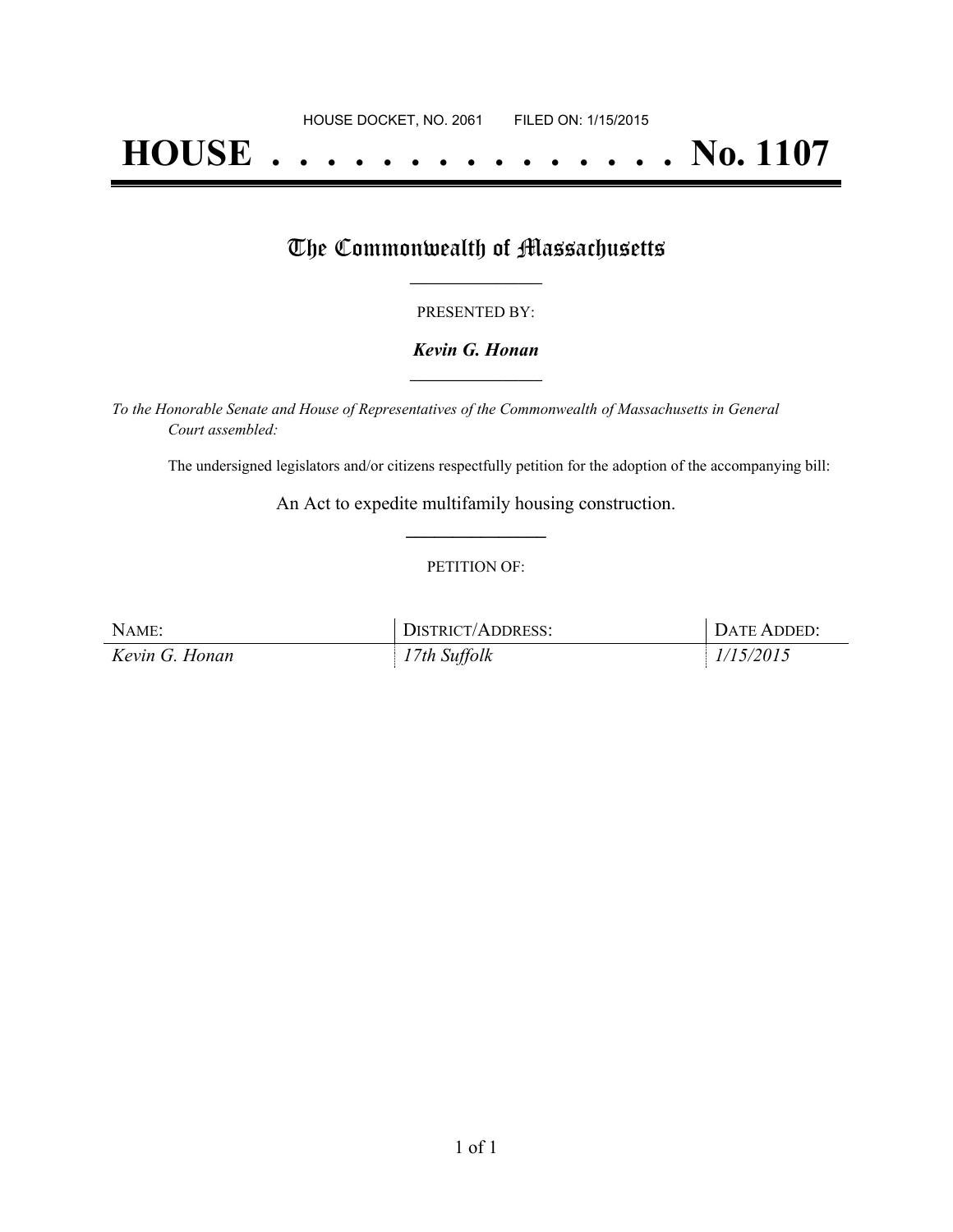## **HOUSE . . . . . . . . . . . . . . . No. 1107**

By Mr. Honan of Boston, a petition (accompanied by bill, House, No. 1107) of Kevin G. Honan relative to multifamily housing construction. Housing.

### The Commonwealth of Massachusetts

**In the One Hundred and Eighty-Ninth General Court (2015-2016) \_\_\_\_\_\_\_\_\_\_\_\_\_\_\_**

**\_\_\_\_\_\_\_\_\_\_\_\_\_\_\_**

An Act to expedite multifamily housing construction.

Be it enacted by the Senate and House of Representatives in General Court assembled, and by the authority *of the same, as follows:*

| 1              | SECTION 1. Section 9 of chapter 40A, as so appearing, is hereby amended by                          |
|----------------|-----------------------------------------------------------------------------------------------------|
| 2              | inserting after the second paragraph the following paragraph:-                                      |
| 3              | Zoning ordinances or by-laws shall permit multifamily development by right in one or                |
| 4              | more zoning districts that together cover not less than 1.5% of the developable land area in a city |
| 5              | or town and which, by virtue of its infrastructure, transportation access, existing underutilized   |
| 6              | facilities, and/or location, are suitable for multifamily residential development. Zoning           |
| $\overline{7}$ | ordinances or by-laws shall establish a housing density for by-right multifamily development in     |
| 8              | such zoning districts of not less than twenty (20) dwelling units per acre. As used herein,         |
| 9              | "multifamily housing" means apartment or condominium units in buildings which contain or will       |
| 10             | contain more than three $(3)$ such units.                                                           |
| 11             | SECTION 2. Section 9 of chapter 40A, as so appearing, is hereby amended by                          |
| 12             | striking out, in the fifth paragraph, the words "cluster developments or".                          |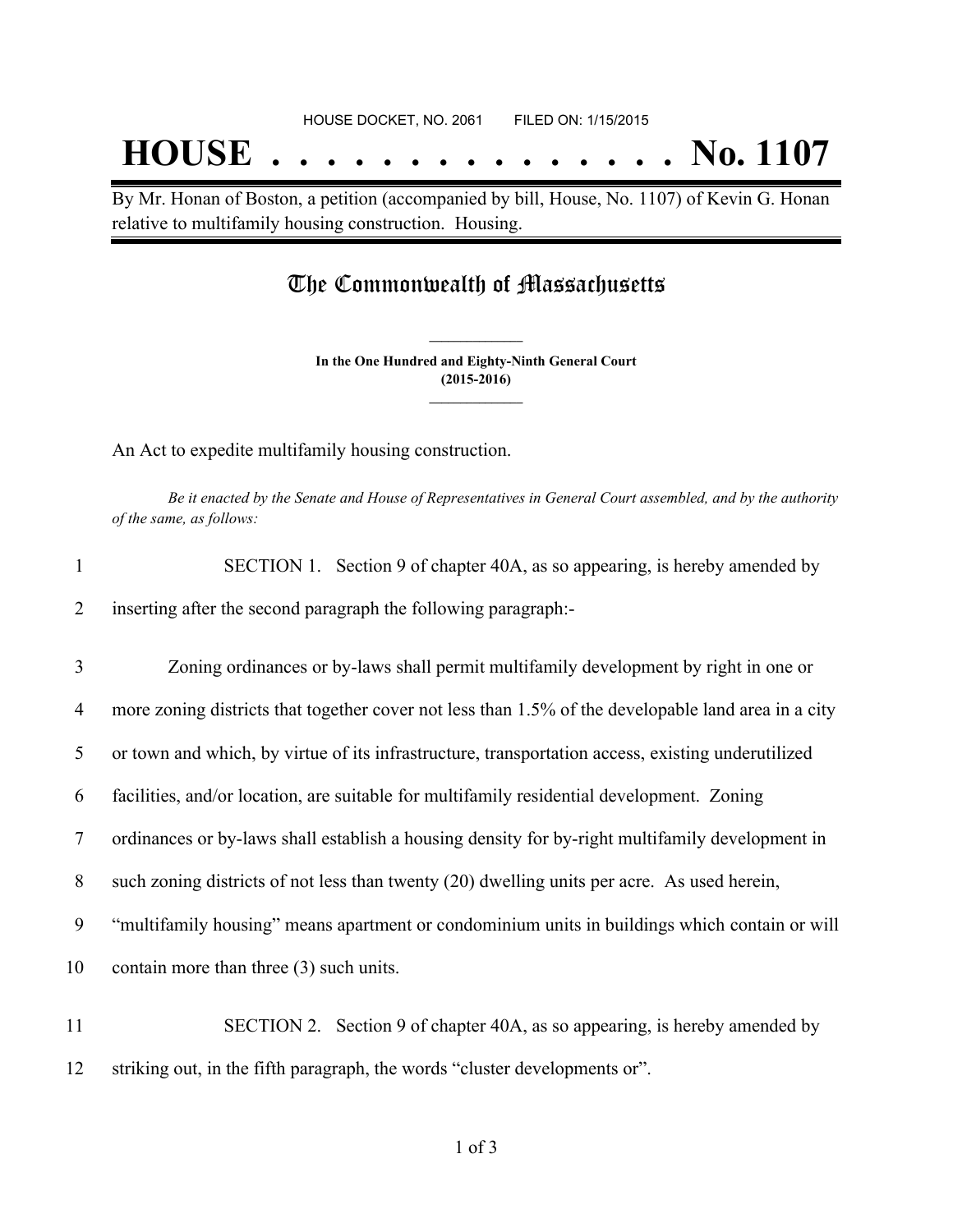SECTION 3. Section 9 of chapter 40A, as so appearing, is hereby amended by striking out the sixth paragraph and inserting in place thereof the following paragraph:-

| 15 | Notwithstanding any provision of this section to the contrary, zoning ordinances or by-          |
|----|--------------------------------------------------------------------------------------------------|
| 16 | laws shall provide that cluster developments shall be permitted by right in residential zoning   |
| 17 | districts at the density permitted in the zoning district in which the property is located upon  |
| 18 | review and approval by a planning board pursuant to the applicable provisions of sections 81K to |
| 19 | 81GG, inclusive, of chapter 41 and in accordance with its rules and regulations governing        |
| 20 | subdivision control. Zoning ordinances and by-laws shall not require the submission of a plan    |
| 21 | showing a standard subdivision complying with the otherwise applicable requirements of the       |
| 22 | ordinance or by-laws as a condition precedent to the approval of a cluster development plan.     |
| 23 | SECTION 4. Section 81Q of chapter 41, as so appearing, is hereby amended by inserting            |
| 24 | after the second sentence the following sentence:-                                               |
| 25 | Such rules shall not require the submission of a plan showing a standard subdivision             |
| 26 | complying with the requirements of the local zoning ordinance or by-laws as a condition          |
| 27 | precedent to the approval of a plan depicting a cluster development pursuant to section 9 of     |
| 28 | chapter 40A.                                                                                     |
| 29 | SECTION 5. Section 3 of chapter 40A, as so appearing, is hereby amended by                       |
| 30 | inserting after the tenth paragraph the following paragraph:-                                    |

 Zoning ordinances and by-laws shall classify "accessory dwelling unit," as defined herein, as a use permitted by right in all single-family residential zoning districts. No zoning ordinance or by-law shall unreasonably regulate the location, dimensions, or design of an accessory dwelling unit on a lot. As used herein, "accessory dwelling unit" is a self-contained

of 3